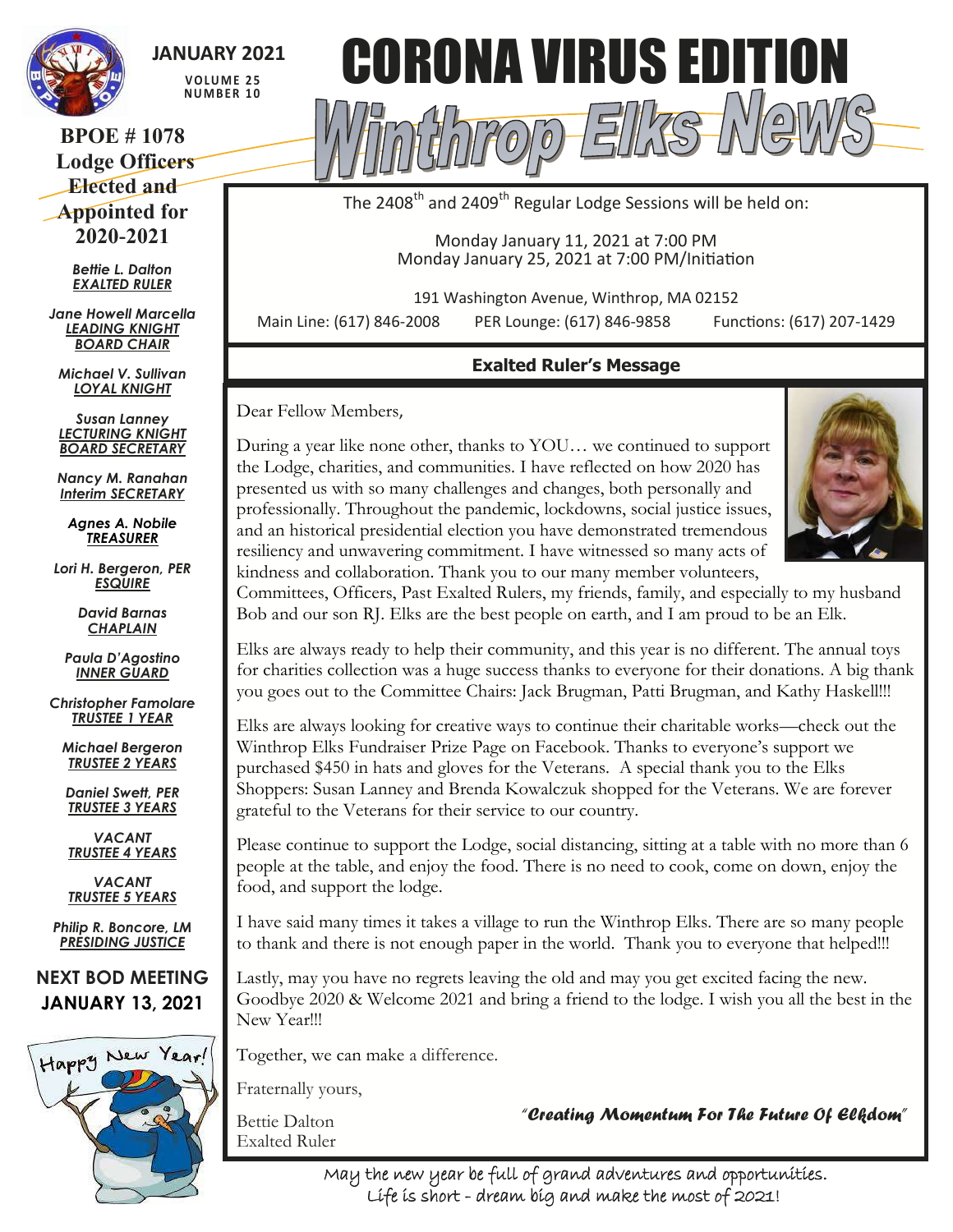## **SICKNESS AND DISTRESS**

Arthur Marcella Resting at Home Anthony Nasta Resting at Home Frank C. Sarro Resting at Home

Contact Leading Knight Jane Howell Marcella (617) 435-4480 if you know of any members who may be sick or distressed.

**CONGRATULATIONS—Life Membership was granted to the following members at the December 14, 2020 Regular Lodge Session:** 

**4740—David A. Bryant 3268—John T. Honan 4569—Lawrence St. George Jr.** 

**Proposition for Life Membership**

**Having met the eligibility requirements for life membership, the following will be balloted upon at the Regular Lodge Session on Monday, January 11, 2021:**

|                         | <b>Birth Date</b> | <b>Initiated</b> |
|-------------------------|-------------------|------------------|
| 6103-Michael A. Albano  | 12/23/1955        | 07/27/1989       |
| 4737-Donald T. Bartlett | 11/10/1950        | 11/28/1990       |
| 4723-John C. O'Connell  | 02/22/1947        | 11/28/1990       |
| 4751-Kevin A. Roy       | 07/10/1955        | 11/28/1990       |
| 4753-James R. Suttie    | 02/06/1952        | 11/28/1990       |
| 3938-David M. Visco     | 10/02/1955        | 05/23/1984       |



# **STORK REPORT — Possibly Future Elks —**

Paul Dawson PER welcomed grandson Lucus Gene.

Norman Gill PER, HLM welcomed great-granddaughter Charlotte Elizabeth.

Leo Haskell welcomed great-niece Charlotte Elizabeth.





**The Clock This Day Has Stopped and Across Its Dial The Motionless Shadows Mark The Hour of Eleven**

**Thomas R. Lally LM** *Initiated: 06/13/1979 Deceased: 11/24/2020*

**James R. Faro LM** *Initiated: 12/23/1953 Deceased: 12/04/2020*

**Michael A. Semertgakis** *Initiated: 11/12/2011 Deceased: 12/06/2020*

**Sleep My Brothers and May Peace Be With You.**

# With Heartfelt Sympathy to Our Members

John Daly Jr., HLM on loss of his brother-in-law. Mark F. DeGregorio on loss of his mother-in-law. Mark F. DeGregorio Jr. on loss of his grandmother. Angelo Faro LM on loss of his brother. Salvatore Faro LM on loss of his brother. James Gallagher on loss of his sister. Christopher Lally on loss of his father. Joseph Mason on loss of his brother-in-law. Paul S. Mundis on loss of his father.



# Elks Are The **B**est **P**eople **O**n **E**arth

### **PROPOSITIONS FOR MEMBERSHIP**

| <i>Initiation</i> | <i>Residence</i> | <i>Occupation</i>  | <b>Proposer</b> |
|-------------------|------------------|--------------------|-----------------|
| Michelle Cataldo  | Winthrop         | Nurse Practitioner | Fred C. Cataldo |
| Johnna Fisher     | Winthrop         | Supervisor         | Fred C. Cataldo |
| Reinstatement     | <b>Residence</b> | <b>Occupation</b>  | <b>Proposer</b> |
| <b>NONE</b>       | AT               | <b>THIS</b>        | TIME            |

*Pending an interview, applicants will be balloted at a future Lodge Session. Please review the listing and report any concerns immediately to the Committee chairman, Richard Friel (617) 846-2345 or to Committee member, Jane Rosenthal (617) 846-9111.* **Interview Committee meets at least once each month, except for August. Review Secretary's Board details.**

**Charity ● Justice ● Brotherly Love ● Fidelity**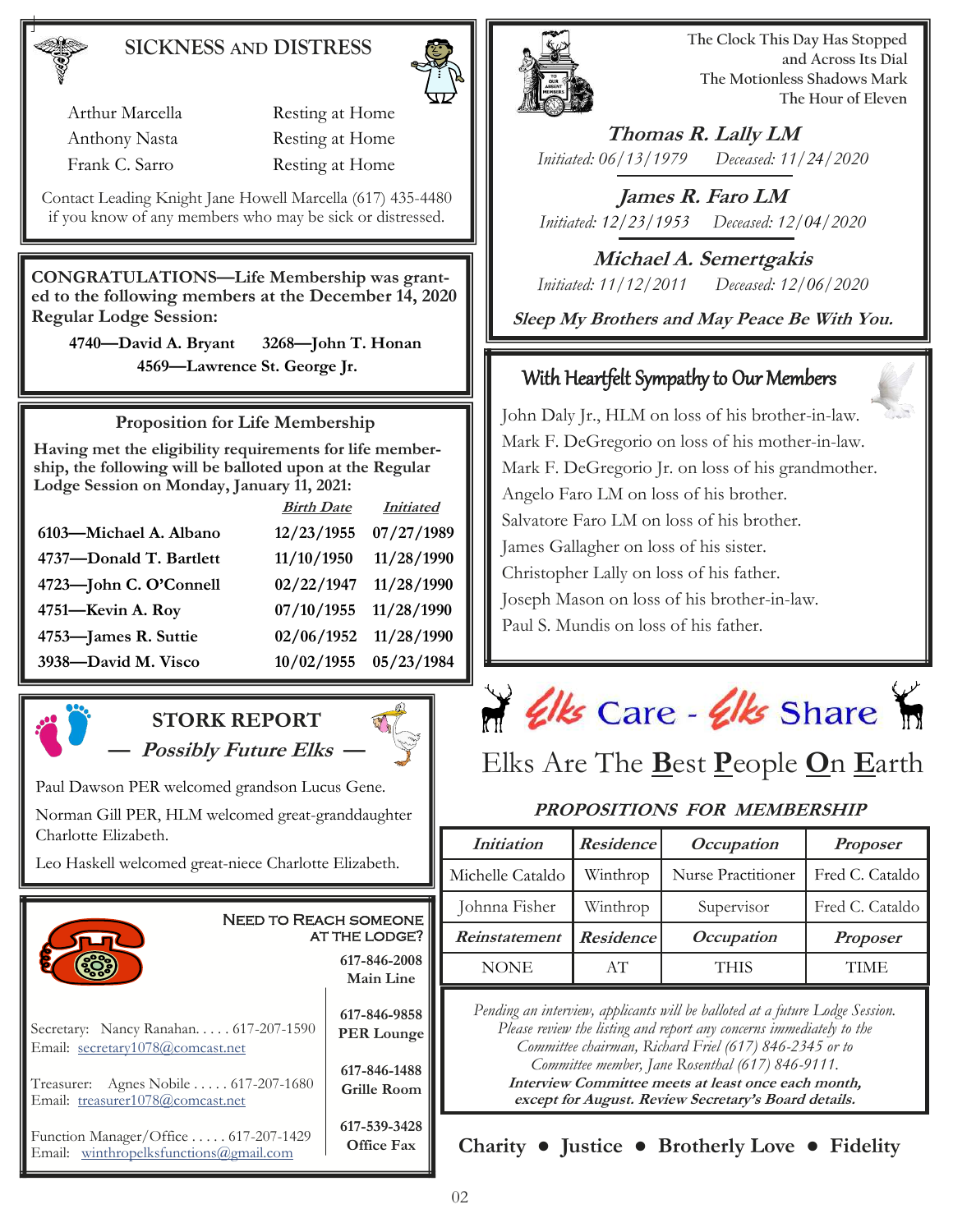#### **2020/2021 House Committee**

**Michael Bergeron, Chairman**

**Michael Abboud**

**Rich Carbone, PER, HLM**

**Jesse Carman**

**Gerald Cesario, HLM**

**Rich D'Agostino, LM**

**Christine Daly, PER**

**Kathy Haskell, PER**

**Tom Larity, HLM**

**Joe O'Brien, HLM**

**Steve Reardon, PER**

**Next Meeting 01/20/21 at 7pm**

**Replacement Fees Membership & Key Cards**

**Due to the inordinate number of requests this past year for replacement cards, there will be a \$10 Administrative Fee each for replacement of either one. Fee may be waived for exigent circumstances. Contact the Lodge Secretary, either by phone (617) 207-1590 or email secretary1078@comcast.net** 

## **PLEASE NOTE**

**We have closed the parking lot on the condo side for the winter. The west parking lot will be open for parking and to enter the building. Thank you for your cooperation!**

#### **JANUARY CALENDAR**

**01/01 New Year's Day (Open at 12pm)**

**01/11 Lodge Meeting—7pm**

**01/13 Board of Directors Meeting—7pm**

- **01/13 Blood Drive (Appointments Only)**
- **01/18 MLK-Day (Open at 12pm)**
- **01/20 House Committee Meeting—7pm**
- **01/21 Candidates Orientation—7pm**
- **01/25 Lodge Meeting—7pm**



**Michael Feudo and Richard Kennedy donated plexi-glass for use in the PER Lounge.**

**Michael Sullivan and David Barnes donated the new monitor for the Library sick board.**

**Together, we can make a difference!**

**Bettie Dalton, Exalted Ruler**

**Welcome to Our Newest Members Initiated—December 14, 2020**

> —Robert Andy —Frederick Burns IV —Deborah Chavis —Caitlyn Doherty —Christopher Principe —Michael Schlichting

**Please Be Sure To Say "Hello"**



#### **Have you paid your dues for the 2020-2021?**

Nearly 6.5% of our members have not. If you have not yet done so, please send in your payment today. Your dues are required to help us continue our charitable works and maintain our Lodge building.

Any questions, call the office at (617) 207-1590.



### **ELKS MEMORIAL SUNDAY**

Due to COVID-19 protocols and gathering restrictions, the Elks Memorial Sunday ceremony was broadcast via Winthrop Community Access Television WCAT–Channel 3 on Sunday, December 6 at 11AM. Lodge Officers participated in the ceremony, honoring the 28 members that we lost during the year. Following the broadcast, a link to the YouTube recording was emailed to those families requesting it.

I would like to thank Bettie Dalton, Jane Howell Marcella, Mike Sullivan, Susan Lanney, Nancy Ranahan, Gerry Rand, and Mike Cabral from WCAT for their assistance with and participation in the event. I would also like to thank Peter Caggiano from Caggiano Funeral Home for graciously loaning us the religious items for the service. Special thanks to Kathy Haskell for filling in for Lori Bergeron as Esquire and to Mary Ellen Jacques for her guidance and support.

Please stop by to see the names inscribed on the memorial board located on the staircase walls leading up to the Biggio Hall.

Fraternally,

David Barnas Chaplain

> They will always be remembered.



### **PLEASE TAKE NOTE**

A list of delinquents will be posted at the Lodge and will also be listed in the next bulletin. If you know someone on the list please encourage them to make payment as soon as possible. If dues are not received before March 22, 2021 then you will be dropped as a member of this Lodge so please send your payment now. Delinquent members are not entitled to use the club facilities nor to visit any other Lodge, in accordance with Grand Lodge Statutes: Article XIV, Sec. 14.130.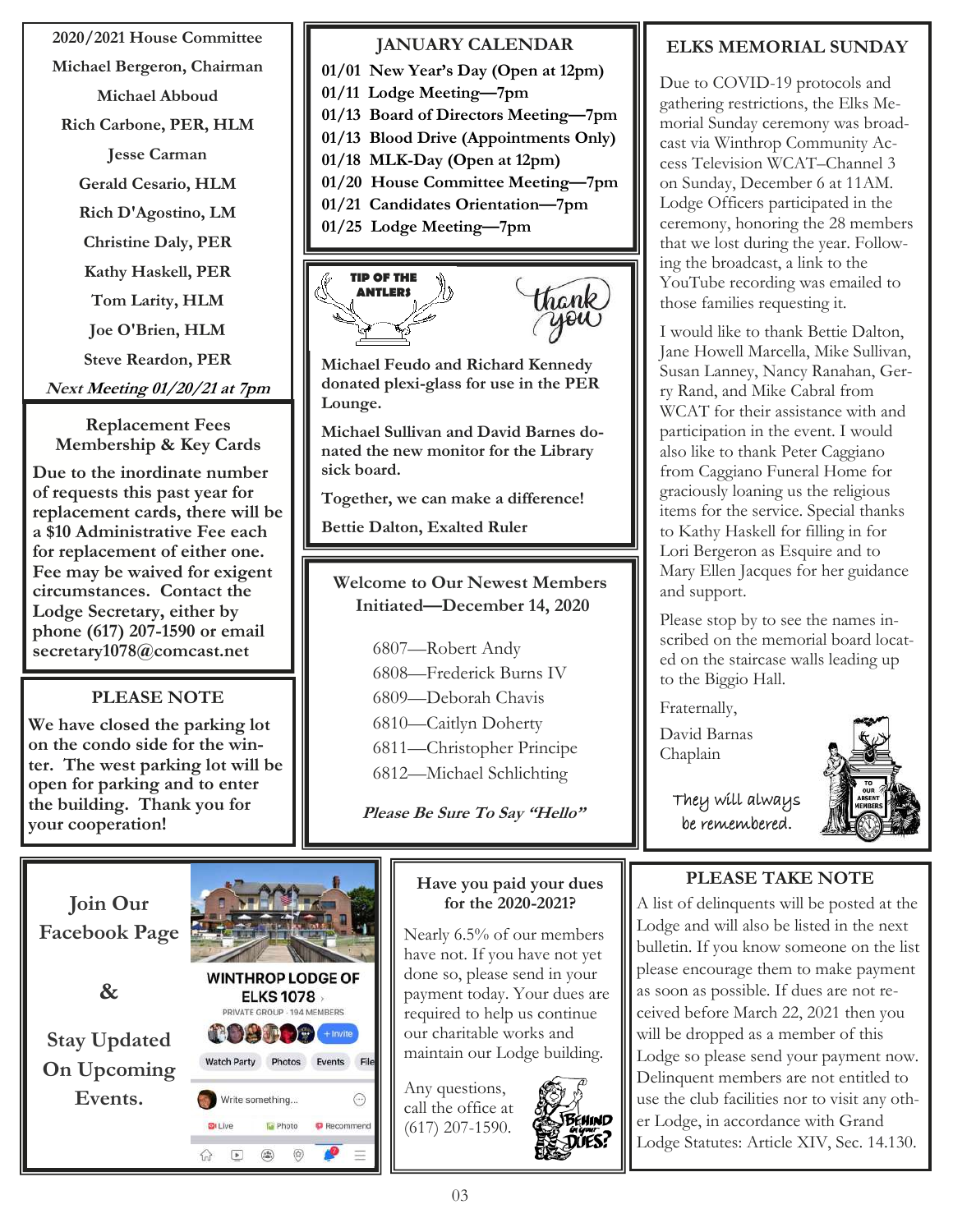#### **Elks Lodge 1078 Scholarship Committee—**Scholarship News

Scholarship season is in full swing! However, the **Elks Most Valuable Student Scholarship** program is now closed—deadline met.

The ENF also offers **Legacy Awards**. These are \$4,000 awards. The application process is done completely online with a deadline of February 5, 2021. Go to enf.elks.org/leg for an application.

The **Mass State Scholarships** are now open. Application is online at maelks.org/scholarships or by email to the scholarship chair. The application is due back to the Lodge by January 15, 2021. The MA Elks scholarships are open to seniors in high school as well as current college students enrolled in a 4-year bachelor's degree program. Applications must be filled out each year and are not automatically renewable.

**Vocational Scholarship** for students going onto a vocational/technical, 1 or 2-year Junior or Community College program are also available at the MA Elks website or from the Lodge chairman.

**Lodge Local Scholarship** applications will be available 1/15/21 and due back to the Lodge on 5/1/21. Please have the student email the Scholarship Chair for an application. As we did last year we have 6 scholarships that will be awarded by the Lodge to graduating senior children or grandchildren of a Lodge member in good standing, regardless of what High School they are graduating from. The applications will be available 1/15 and are due back to the Lodge by May 1st. Please email request for application and questions to fred.loomis@wosupply.com

We will have 5 scholarships that will be handled through Winthrop High School. If your child or grandchild goes to WHS and fills out the application for scholarships at WHS checking the box that states they are a child or grandchild of an Elk then they will automatically be eligible for the Elks-only scholarships and will not have to fill out the separate application."

Fred Loomis, Chairman (617) 470-2514 Lodge Scholarship Committee Fred.loomis@wosupply.com

#### **WHY NOT MAKE A DIFFERENCE**

It's almost that time again. The annual election of our Lodge Officers.

Nominations will take place at the February 8th Lodge meeting and voting at the February 22nd Lodge meeting.

This is your chance to take part in the future of the lodge and make a difference.

Please remember that by our Statutes, nominations will be closed after the February 8th meeting for any office receiving at least one nomination. Don't wait! The time to step forward is at the February 8th meeting.

Only members in good standing are permitted to attend meetings and to vote.



# **WINTHROP LODGE DONATES \$450 TO THE VETERANS FOOD PANTRY**

Exalted Ruler Bettie Dalton presented the Winthrop Veterans Food Pantry with a \$450.00 check. This donation was made possible through our football fundraising activities. We are thankful to our members for their continuing support of our Veterans community, especially during these incredibly difficult times. Thank you, all!!



Pictured (L-R) Lodge Treasurer Agnes Nobile, Exalted Ruler Bettie Dalton, Winthrop member and Town Director of Veterans Services Roseann Trionfi-Mazzuchelli, and Lodge Secretary Nancy Ranahan.

# **WINTHROP LODGE DONATES \$450 TO SALESIANS BOYS & GIRLS CLUB**

Est. Lecturing Knight/Chairman Susan Lanney presented the Salesians Boys & Girls Club with a \$450.00 check. The donation was made possible from our Lodge share of the MA Elks Charity Raffle. The Salesians provides safe space for youth to learn and grow, and it serves youth in East Boston, Revere, Winthrop, Lynn, Chelsea, & other surrounding Boston Areas.



Pictured (L-R) Dennis Ranahan PDD, Exalted Ruler Bettie Dalton, Exec. Director of the Salesians Boys & Girls Club Michael Triant, Lecturing Knight Susan Lanney, and Lodge Secretary Nancy Ranahan.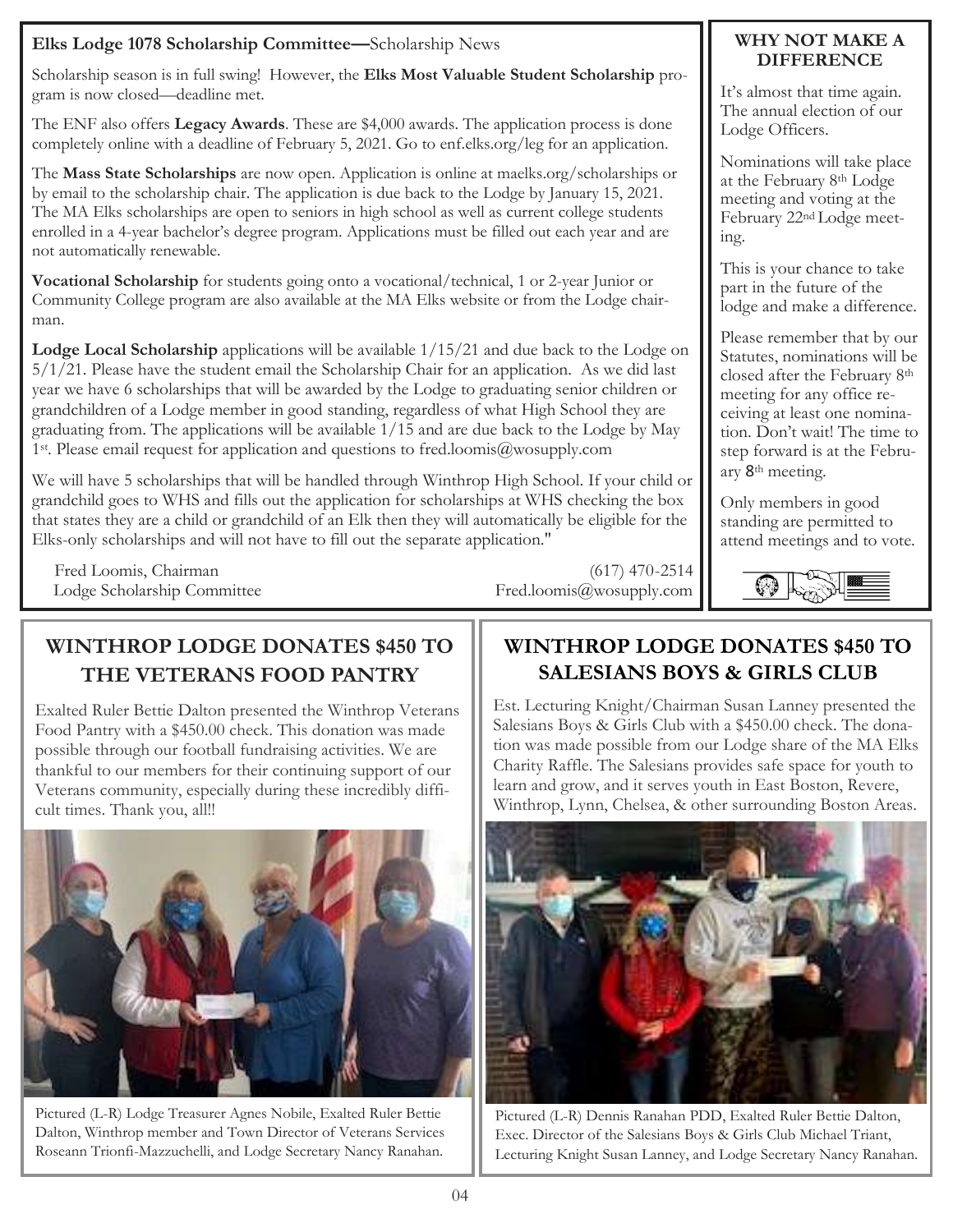#### **2020-2021 CHRISTMAS CHEER CHARITY DRIVE—Donors from November 20 through December 14, 2021**

We gratefully acknowledge our members and friends who have generously donated to this year's Christmas Cheer Holiday Drive. You help to make our charitable works possible and we truly appreciate your noble and kind heart. Additionally, we take this time to remember our departed Elks, family and friends for whom you asked to be acknowledged. Thank you.

| <b>NAME</b>                                                                 | <b>IN MEMORY OF</b>                                                        | <b>NAME</b>                                         | <b>IN MEMORY OF</b>                                |
|-----------------------------------------------------------------------------|----------------------------------------------------------------------------|-----------------------------------------------------|----------------------------------------------------|
| Anthony T. Abbatessa Sr. and Anthony T. Abbates-<br>Michael A. Abbatessa LM |                                                                            | Michael Conlon                                      |                                                    |
|                                                                             | sa Jr.                                                                     | Dennis P. Corbett Jr., PER, HLM                     | Dennis and Eleanor Corbett Sr.                     |
| Michael and Nanci Abboud                                                    | <b>Bill and Fran Minichello</b>                                            | Carmen F. Covino Jr.                                |                                                    |
| Bobby Adelstein LM                                                          | Kathryn Adelstein                                                          | James F. Cullinane Jr., PER, HLM Ellen M. Cullinane |                                                    |
| Joe Adelstein                                                               | Kathryn Adelstein                                                          | Victoria Cushman                                    | Gitau Mwangi                                       |
| Richard D. Aiello                                                           | Domenic Aiello and Richard J. Aiello                                       | <b>Richard E. Dalton</b>                            | Francis X. Dalton LM                               |
| Daniel Allescia LM                                                          | Louis and Grace                                                            | Paul F. Dawson PER                                  | Danny Dawson                                       |
| Carlos Amaral                                                               | <b>My Parents</b>                                                          | Robert Dean                                         | Robert R. Dean                                     |
| Gary Amato                                                                  |                                                                            | Robert H. DeFosse LM                                |                                                    |
| <b>Judy Anderson</b>                                                        | Kathy                                                                      | Maureen Delehanty                                   | Dorothy Tassinari                                  |
| Richard Barbarisi LM                                                        |                                                                            | Donna Devlin                                        | Ma, Dad, and Auntie Dimples                        |
| <b>Brian Beattie LM</b>                                                     | John and Mary Beattie                                                      | David DiPerna LM                                    | Kenneth DiPerna                                    |
| Alfred Bell                                                                 | <b>Patricia Connors</b>                                                    | Stephen M. DiPerna LM                               | Kenneth DiPerna                                    |
| James S. Bellissimo                                                         | Sandra L. Bellissimo                                                       | Roberta S. DiPierro                                 | Our Departed Past Exalted Rulers & Members in 2020 |
| Steve Belmonte                                                              | Val Brocco                                                                 |                                                     | Major William A. Donovan & Mrs. Jeanette V. Do-    |
| John M. Biggio LM                                                           | Andrew A. Biggio PER, PDD, PSP, HLM and Edward                             | James M. Donovan                                    | novan                                              |
|                                                                             | D. Sharkey                                                                 | Richard F. Donovan                                  | Jack Hetherton HLM and Carl Colson HLM             |
| John G. Bigley LM                                                           | Pasquale Capobianco, William G. Bigley, Sabirna<br>Feudo, Joseph B. Ivaldi | Art Driscoll                                        |                                                    |
| Andrew F. Blake LM                                                          | J.C. Jim Sutton, B.F.D. - Retired                                          | <b>Tom Driscoll</b>                                 |                                                    |
| Philip R. Boncore LM                                                        | Robert Boncore LM                                                          | William English                                     | <b>Bill and Loretta English</b>                    |
| William Bosworth LM                                                         | Alice and John Bosworth                                                    | John F. Farmer                                      | John E. Farmer and James E. "MAC" McDonald         |
| William V. Bridgemen LM                                                     | Paul and Bill Pumphre, and George McDuffee                                 | Frank R. Ferrara Sr., LM                            | Ferrrara and DiStefano Family                      |
| Anthony and Pat Brogna                                                      | Greg Brogna                                                                | James A. Ferullo LM                                 | Howie Proctor                                      |
| Francis J. Buckley LM                                                       | Mort and Marie Buckley                                                     | Anthony Feudo                                       | Sabrina Feudo, Anthony & Mary Chiulli, Domenic &   |
| Paul Buckley LM                                                             | Morton J. Buckley                                                          |                                                     | Carmela Feudo                                      |
| Peter J. Burke Jr., LM                                                      | Jim and Jackie Burke                                                       | Peter Finn                                          |                                                    |
| Thomas M. Burke, Jr., LM                                                    | Marray and Marie Burke                                                     | Brad J. Fischer                                     | Virginia Middleton (Mom)                           |
| Cynthia J. Burns                                                            |                                                                            | Bonnie Flynn and David Carver                       | Dave and Marilyn Flynn - Mom and Dad               |
| Diane Cammarata                                                             |                                                                            | Paul Flynn LM                                       |                                                    |
| Patricia Campisi                                                            |                                                                            | Jim "Gus" Foley LM                                  | Mom and Dad                                        |
| Patricia F. Carbone PER                                                     | <b>Frazier Family and Michael Tear</b>                                     | William Forsyth                                     | Amy Maddalone                                      |
| Michael Carney                                                              | Kevin Mortimer                                                             | Richard Friel LM                                    | <b>Ann Marie Friel</b>                             |
| Richard C. Carbone PER, HLM                                                 | Carbone Family, Violet Todisco, and Edwin Cooper                           | Anthony M. Fucillo LM                               | Anthony C. and Annette Fucillo                     |
| Fred Carter LM                                                              | Jack and Anna Powell                                                       | <b>Bill Gaddis LM</b>                               | Dorothy and Kristine                               |
| Judith A. Catanesye                                                         | Mary and Bill Catanesye                                                    | Mike Gahan                                          | Charlie Adams LM, PER and Philip Marks             |
| Nathaniel "Nat" Channen                                                     | Vivian Channen                                                             | Carol Gay                                           | Francis W. Gay                                     |
| James Chicos                                                                | <b>Bill Felton</b>                                                         | Domenic Gentile                                     |                                                    |
| Stanley W. Chwalek                                                          |                                                                            | Larry Giove                                         |                                                    |
| Ralph Collins LM                                                            | Jim, Sunny, and Cory "11"                                                  | Michael J. Green                                    | My Father and Mother                               |
| Ann Columbro                                                                | Gerald Columbro                                                            | Marie Greenlaw                                      | Arthur Greenlaw and Charlie Herbert                |
|                                                                             |                                                                            | George W. Hale LM                                   |                                                    |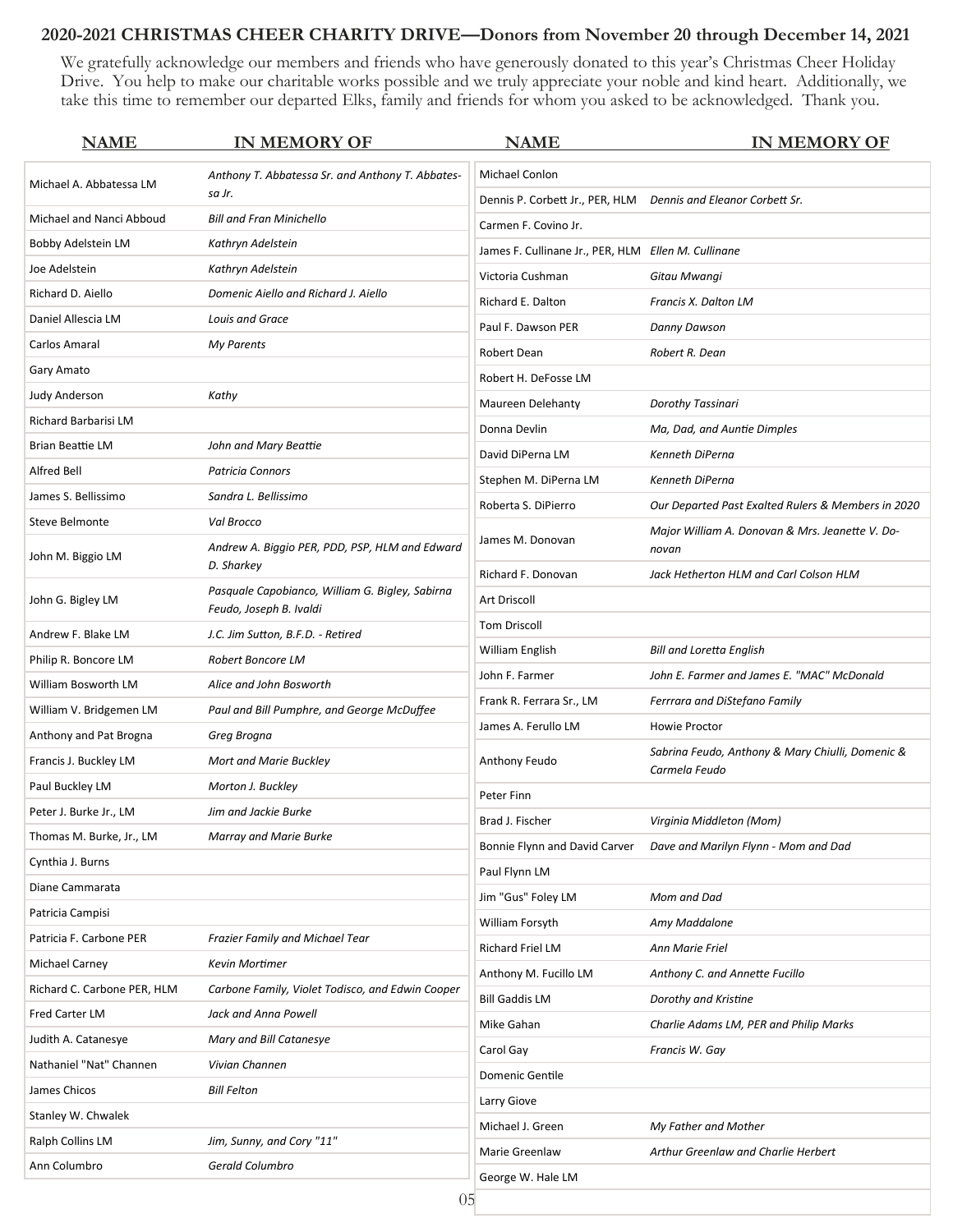#### **2020-2021 CHRISTMAS CHEER CHARITY DRIVE—Donors 11/20/2020 to 12/14/2020 (continued)**

| <b>NAME</b>                 | <b>IN MEMORY OF</b>                                                             | <b>NAME</b>                                                   | <b>IN MEMORY OF</b>                                                            |
|-----------------------------|---------------------------------------------------------------------------------|---------------------------------------------------------------|--------------------------------------------------------------------------------|
| William Hauser              | Departed Brothers and Sisters                                                   | Corinne L. Micale                                             | Alfonso A. Micale                                                              |
| Charles Hickey              | Fran & Bill Minichello, and the Hickey Family                                   | Andrew Minichello                                             | <b>William and Frances Minichello</b>                                          |
| Daniel J. Honan LM          | Daniel E., Elizabeth M., Catheryn M., and Daniel J.                             | Robert J. Morani LM                                           | Kathleen J. Morani (Wife)                                                      |
|                             | Honan PER, PDD, PSP, HLM                                                        | Agnes Nobile                                                  | Anthony and Ruth Nobile                                                        |
| John T. Honan               | Daniel E., Elizabeth M., Catheryn M., and Daniel J.<br>Honan PER, PDD, PSP, HLM | Robert Noonan LM                                              | Eleanor Noonan                                                                 |
|                             | Steve "Wailo-Wailo" Honan and Patric "Scotty"                                   | Ken Nugent LM                                                 | <b>Bill and Florence Nugent</b>                                                |
| <b>Richard Honan</b>        | Honan                                                                           | David L. O'Brien Jr., LM                                      | <b>Roger Sirois</b>                                                            |
| Robert C. Honan             | Daniel E., Elizabeth M., Catheryn M., and Daniel J.                             | Joseph O'Brien HLM                                            | Anne M. Oliver                                                                 |
|                             | Honan PER, PDD, PSP, HLM                                                        | Francis X. Olivieri PER, HLM, GFJ                             | Eddie Anderson PER, HLM                                                        |
| Thomas P. Honan             | Daniel E., Elizabeth M., Catheryn M., and Daniel J.<br>Honan PER, PDD, PSP, HLM | Dennis F. Oljey                                               | Diane Hickey                                                                   |
| <b>Edward Horton</b>        |                                                                                 | John A. O'Maley LM                                            | John F. O'Maley and Arthur J. O'Maley                                          |
| Scott Howard                | Robert Howard                                                                   | Robert O'Meara LM                                             | Mary and Joseph, Leon and Julia                                                |
| Jane E. Howell              | Deceased Members of the Howell/Chase Family                                     | Deborah Osborne                                               | David G. Osborne, Joseph G. Vecchio, and Tilly<br>P. Mantia                    |
| Felice Iantosca LM          | Iantosca Family and Petrillo Family                                             | Anthony Paige                                                 | <b>Edward Paige</b>                                                            |
| Robert A. Indresano LM      | Carmen Domenico and Joseph Frazier                                              | Roger Palmariello LM                                          | <b>Tom Vreeland</b>                                                            |
| Jean Jandrys                | Joseph Gulizia                                                                  | Roland H. Pearce HLM                                          | Margaret (Ma) Pearce and Leo Haskell                                           |
| Bob Katz LM                 | Dave Cochrane                                                                   | Donald L. Pescione LM                                         | Charlie Berg                                                                   |
| F. Daniel Keefe             | <b>Bill Minichello</b>                                                          | <b>Charles Peters</b>                                         | <b>Maurice Calvin Peters</b>                                                   |
| William Kelleher LM         | Jack and Betty                                                                  | Victor Pierimarchi LM                                         | Jake Caven                                                                     |
| Robert N. Kelley            | Joyce & Charlie Adams, and Cookie Soper                                         | Lou Powers LM                                                 | Loved Ones                                                                     |
| Robert Kucharzyk LM         | Constance Kucharzyk                                                             | Dennis Ranahan PDD & Nancy Ranahan                            | Irene DiGiovanni HLM                                                           |
| Joseph LaMonica             | Salvitore LaMonica                                                              | Dennis Ranahan PDD & Nancy Ranahan                            | Diane Kinnally-Hickey                                                          |
| Janice Larosee              | Rose and Teddy Avallone                                                         | Dennis Ranahan PDD & Nancy Ranahan                            | Our Parents - Pauline & Alfred Marino Jr.                                      |
| Kurt E. Lauritzen           |                                                                                 | Dennis Ranahan PDD & Nancy Ranahan                            | <b>Hannah McCarthy</b>                                                         |
| Terrance F. Lawlor          | Thomas F., Mary Louise, and Stephen P. Lawlor                                   |                                                               | Dennis Ranahan PDD & Nancy Ranahan Fran & Bill Minichello (PERs, PDDs, HLM/LM) |
| Thomas Lawlor               | Thomas F., Mary Louise, and Stephen P. Lawlor                                   |                                                               | Dennis Ranahan PDD & Nancy Ranahan Our Parents - Mary & Barney Ranahan PDD     |
| Richard J. Lawton LM        | <b>Pat and Marion Lawton</b>                                                    | Dennis Ranahan PDD & Nancy Ranahan Thomas M. Memmolo PER, HLM |                                                                                |
| Patti DePamphilis & Family  | Al & Louise Leandro                                                             | Steve Reardon PER                                             | The Reardon Family                                                             |
| <b>Richard Lennerton LM</b> | The Family                                                                      | William J. Reedy Jr., LM                                      | Mr. & Mrs. William J. Reedy Sr.                                                |
| Scott E. Lennerton          | <b>Frank and Lila Mulroney</b>                                                  | Thomas E. Reilly LM                                           | Thomas E. Reilly Sr.                                                           |
| Howard Levy                 | Joseph V. Nalieri and David Levy                                                | Nicolas Rosa                                                  |                                                                                |
| Raymond Lockhart            |                                                                                 | Nicholas Rozantes LM                                          | <b>Charles and Priscilla Rozantes</b>                                          |
| Jack MacDonald HLM          | Mom, Dad, Peg, and Bud                                                          | Paul Santosuosso LM                                           |                                                                                |
| Paul W. Marks Jr., LM       | Paul, Evelyn, Carolyn, and Philip Marks                                         | Frank Sarro                                                   | Louise Sarro                                                                   |
| Peter W. Marks LM           | Paul & Evelyn Marks, and Philip Marks                                           | Vern Schaejbe LM                                              | Johhny Floyd                                                                   |
| Joseph Martarano LM         | Sal "Sonny" LaMonica and Humby Stasio                                           | John T. Sharkey Sr., LM                                       | James and Ella Sharkey                                                         |
| Robert Matarazzo            | Ann Matarazzo                                                                   | Christopher Shea                                              | Amie Maddalone                                                                 |
| Ann Mathews                 | All Veterans                                                                    | Richard Skobeleff LM                                          | Robert, Thomas, and Kevin Molloy                                               |
| Joe McGonagle               | Joseph and Anne McGonagle                                                       | Wayne D. Spencer LM                                           | George A. Iorio                                                                |
| Robert E. McGeorge LM       | <b>Eugene and Elizabeth McGeorge</b>                                            | Daniel Spinosa LM                                             |                                                                                |
| Pete McIntyre LM            | Mr. and Mrs. John McIntyre                                                      | <b>Edward Stokes LM</b>                                       | Mom and Dad                                                                    |
| Robert B. McLaughlin LM     | James, John, William, and Charles                                               | John Sullivan LM                                              | Our Friends, Bev and Warren Kirby                                              |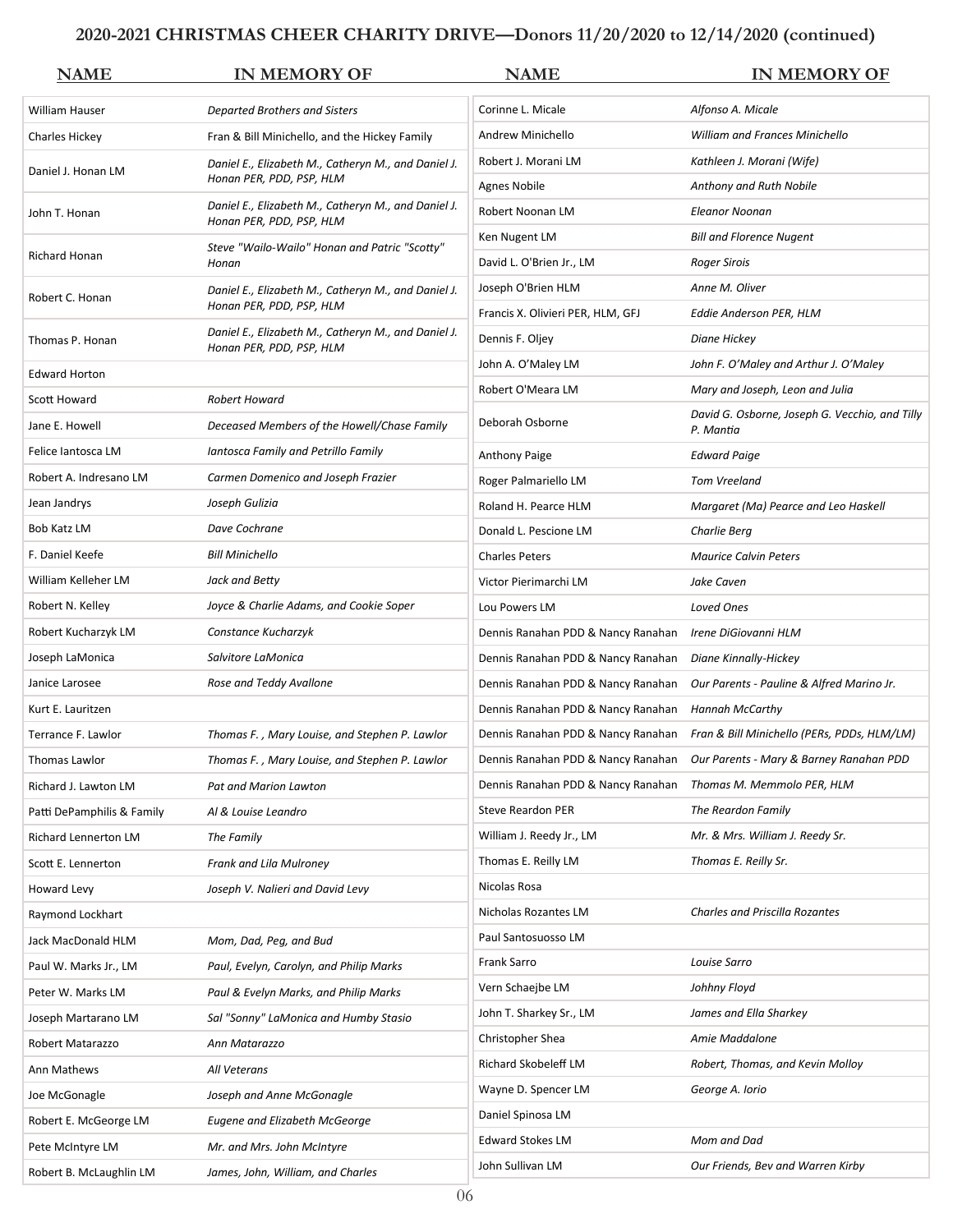#### **2020-2021 CHRISTMAS CHEER CHARITY DRIVE—Donors 11/20/2020 to 12/14/2020 (continued)**

| <b>NAME</b>             | <b>IN MEMORY OF</b>                        | <b>NAME</b>              | <b>IN MEMORY OF</b>                                                                  |
|-------------------------|--------------------------------------------|--------------------------|--------------------------------------------------------------------------------------|
| James Sullivan III      | James Sullivan Sr.                         | Richard J. Vraux         | Reginald J. Vraux                                                                    |
| Todd Sullivan           | Our Friends, Bev and Warren Kirby          | Pat Wall                 | Johnny Wall                                                                          |
| Daniel Swett            | Mr. and Mrs. Bertram Swett and Scott Swett | Byron Wasson Jr. PER, LM | Elphie St. Pierre PER, LM - Past Secretary and Billy<br>Fitzgerald LM - Past Trustee |
| John J. Trainor Jr., LM | Uncle Pat, Aunt Madeline, and P.J. Gear    |                          |                                                                                      |
| Joseph Tsiumis          | John Tsiumis LM                            | Scot R. Wasson PER       | My Grandfather: Byron R. Wasson Sr. PER                                              |
| Nicholas Tufo           |                                            | Thomas Westcott          | Anne and Barbara Grammy - Grampy Roger &<br>Aunt Helen                               |
| <b>Charlie Turgiss</b>  | Mike Chioccola                             | Warren White LM          |                                                                                      |
| Geraldine L. VanBuskirk | Albert C. VanBuskirk, Jr. (Husband)        | Harold Young             | Captain Arthur Young, Everett Fire Dept.                                             |
| Jerry VanDalinda LM     | Stephen VanDalinda                         | George E. Zedalis LM     |                                                                                      |

**Any donations received after December 14, 2020**  Thank You! **Thank You! will be acknowledged in the February Bulletin.**



### **NEW DINING HOURS**

| Sunday    | $1 - 10$ PM | Sully's Pizza |
|-----------|-------------|---------------|
| Monday    | 3-10 PM     | Chef James    |
| Tuesday   | 3-10 PM     | Chef James    |
| Wednesday | 3-10 PM     | Sully's Pizza |
| Thursday  | 3-10 PM     | Sully's Pizza |
| Friday    | 3-10 PM     | Sully's Pizza |
| Saturday  | $1 - 10$ PM | Chef James    |

The Board of Directors and House Committee will continue to monitor and will increase or decrease the hours of operations based on the level of business.

# **DINING CHOICES**

**Sully's Pizza Kitchen** serves a variety of pizzas, soups, calzones, and sandwiches on Wednesdays, Thursdays, Fridays, and Sundays.

**Chef James** serves a varied menu on Mondays, Tuesdays and Saturdays. Be sure to check-out his specials on the right side of this page, on lodge bulletin boards, and our Facebook page for his latest menu offerings.

The last food order must be in by 9:00 PM. Last call at 9:30 PM. All members and guests must leave no later than 10:00 PM.

Thank you for supporting the Winthrop Elks.

**Friday—January 1, 2021** (New Year's Day hours 12-9 pm) *Chef James is cooking—last food order 8 pm.* 

**Monday—January 18, 2021** (MLK-Day hours 12-10 pm) *Chef James is cooking—last food order 9 pm* 

# Monthly Specials from Chef James

January  $2^{\text{nd}}$ ,  $4^{\text{th}}$  and  $5^{\text{th}}$ Cheese Lasagna \$11.00 Meatball Marinara \$11.00

# January  $9<sup>th</sup>$ ,  $11<sup>th</sup>$ , and  $12<sup>th</sup>$

Meatloaf \$11.00 Cheese Ravioli \$11.00 add a Meatball \$2.00

# January 16<sup>th</sup>, 18<sup>th</sup>, and 19<sup>th</sup>

Chicken Vegetable LoMein served with Rice \$12.00 Beef Bolognese served over Pasta \$11.00

# January  $23^{\text{rd}}, 25^{\text{th}},$  and  $26^{\text{th}}$

Baked Sausage, peppers and onions served with Spanish vegetable and Rice \$12.00 American Chop Suey serve with Ziti Pasta \$11.00

# January  $30<sup>th</sup>$ , February 1<sup>st</sup>, and  $2<sup>nd</sup>$

Meatloaf \$11.00 Meatball Marinara \$11.00



**COME DINE WITH US ON MONDAY (3-10 PM) TUESDAY (3-10 PM) SATURDAY (1-10 PM) TO MEET CHEF JAMES**